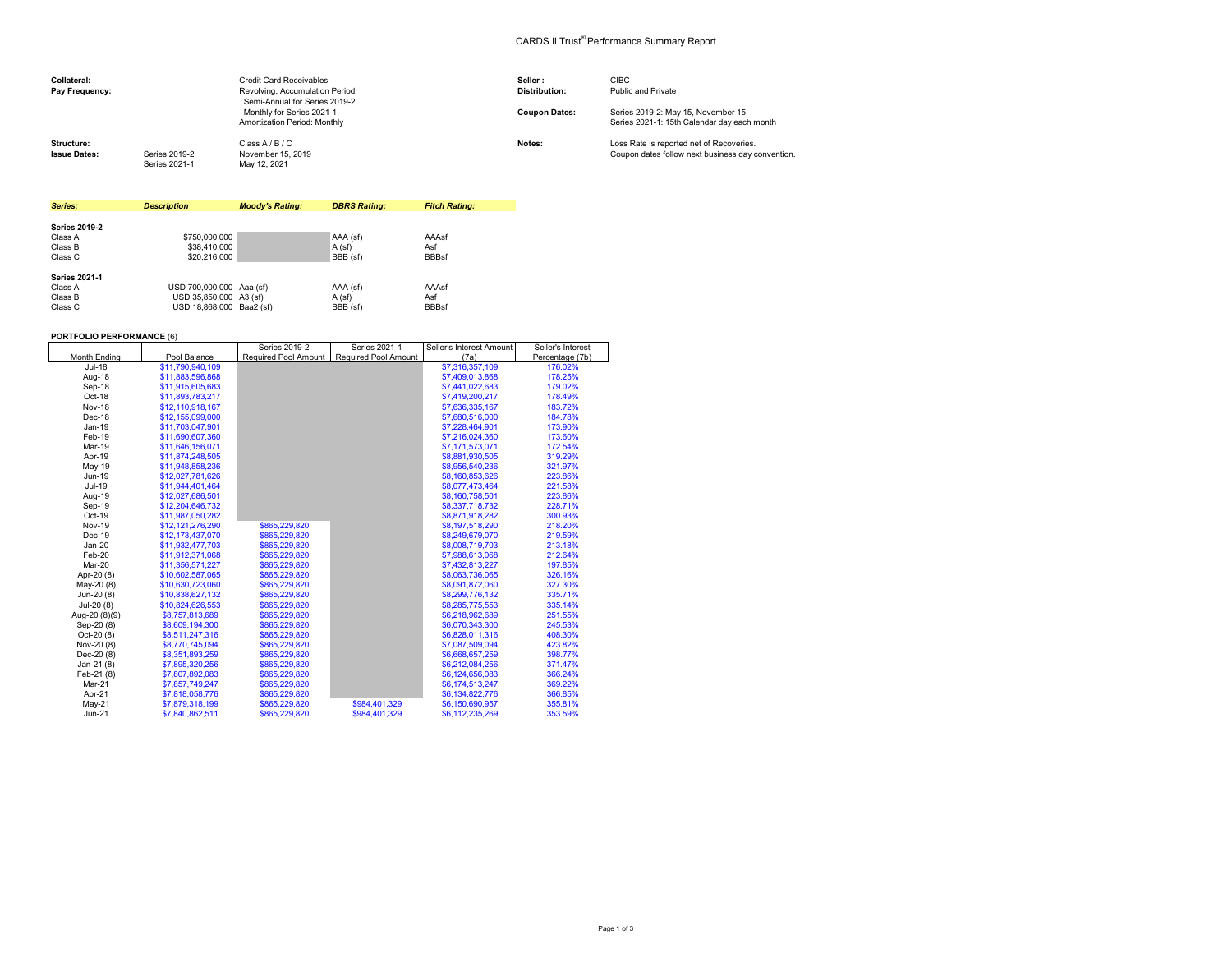|               |                  |               |                 | Series 2019-2   | Series 2021-1   |
|---------------|------------------|---------------|-----------------|-----------------|-----------------|
| Month Ending  | Payment Rate (2) | Loss Rate (3) | Gross Yield (4) | Excess Spread % | Excess Spread % |
| Jul-18        | 40.13%           | 3.02%         | 21.85%          |                 |                 |
| Aug-18        | 39.13%           | 3.13%         | 22.40%          |                 |                 |
| Sep-18        | 35.41%           | 2.86%         | 22.83%          |                 |                 |
| Oct-18        | 41.42%           | 3.08%         | 21.98%          |                 |                 |
| Nov-18        | 38.75%           | 3.13%         | 23.31%          |                 |                 |
| Dec-18        | 38.05%           | 3.12%         | 22.03%          |                 |                 |
| Jan-19        | 38.51%           | 2.83%         | 22.17%          |                 |                 |
| Feb-19        | 32.61%           | 3.48%         | 24.57%          |                 |                 |
| Mar-19        | 36.62%           | 3.23%         | 22.04%          |                 |                 |
| Apr-19        | 38.63%           | 3.53%         | 23.33%          |                 |                 |
| May-19        | 40.55%           | 3.14%         | 22.74%          |                 |                 |
| Jun-19        | 36.68%           | 3.66%         | 23.46%          |                 |                 |
| Jul-19        | 42.70%           | 3.13%         | 22.31%          |                 |                 |
| Aug-19        | 38.70%           | 2.92%         | 22.93%          |                 |                 |
| Sep-19        | 38.08%           | 3.18%         | 23.02%          |                 |                 |
| Oct-19        | 41.26%           | 3.46%         | 22.27%          |                 |                 |
| <b>Nov-19</b> | 37.80%           | 3.34%         | 23.33%          | 16.46%          |                 |
| Dec-19        | 42.26%           | 3.01%         | 22.22%          | 15.72%          |                 |
| $Jan-20$      | 38.71%           | 3.07%         | 22.15%          | 15.45%          |                 |
| Feb-20        | 33.92%           | 3.45%         | 23.85%          | 14.95%          |                 |
| Mar-20        | 37.49%           | 3.48%         | 20.57%          | 14.40%          |                 |
| Apr-20 (8)    | 33.74%           | 3.58%         | 19.71%          | 13.36%          |                 |
| May-20 (8)    | 33.56%           | 3.04%         | 20.32%          | 12.67%          |                 |
| Jun-20 (8)    | 39.24%           | 1.34%         | 20.99%          | 13.41%          |                 |
| Jul-20 (8)    | 41.37%           | 0.77%         | 21.57%          | 14.99%          |                 |
| Aug-20 (8)    | 42.06% (10)      | $-0.01%$      | 21.90%          | 16.47%          |                 |
| Sep-20 (8)    | 45.45%           | 0.11%         | 22.28%          | 17.10%          |                 |
| Oct-20 (8)    | 44.98%           | $-0.07%$      | 21.29%          | 17.30%          |                 |
| Nov-20 (8)    | 45.19%           | 0.22%         | 23.05%          | 17.30%          |                 |
| Dec-20 (8)    | 49.72%           | 0.58%         | 21.72%          | 17.32%          |                 |
| Jan-21 (8)    | 42.34%           | 0.32%         | 21.30%          | 17.33%          |                 |
| Feb-21 (8)    | 39.70%           | 3.43%         | 23.86%          | 16.36%          |                 |
| Mar-21        | 50.13%           | 0.88%         | 22.23%          | 16.20%          |                 |
| Apr-21        | 47.51%           | 1.03%         | 23.05%          | 16.23%          |                 |
| $May-21$      | 48.70%           | 1.11%         | 22.41%          | 16.99%          | 19.13%          |
| Jun-21        | 52.20%           | 1.11%         | 24.13%          | 17.31%          | 19.29%          |

|                                | Series 2019-2   | Series 2021-1   |
|--------------------------------|-----------------|-----------------|
| Month Ending                   | Base Rate % (5) | Base Rate % (5) |
| Jul-18                         |                 |                 |
| Aug-18                         |                 |                 |
| Sep-18                         |                 |                 |
| Oct-18                         |                 |                 |
| <b>Nov-18</b>                  |                 |                 |
| Dec-18                         |                 |                 |
| Jan-19                         |                 |                 |
| Feb-19                         |                 |                 |
| Mar-19                         |                 |                 |
| Apr-19                         |                 |                 |
| May-19                         |                 |                 |
| Jun-19                         |                 |                 |
| Jul-19                         |                 |                 |
| Aug-19                         |                 |                 |
| Sep-19                         |                 |                 |
| Oct-19                         |                 |                 |
| <b>Nov-19</b>                  | 2.53%           |                 |
| Dec-19                         | 2.53%           |                 |
| $Jan-20$                       | 2.57%           |                 |
| Feb-20                         | 2.54%           |                 |
| Mar-20                         | 2.58%           |                 |
| Apr-20                         | 2.53%           |                 |
| May-20                         | 2.55%<br>2.50%  |                 |
| <b>Jun-20</b><br><b>Jul-20</b> | 2.56%           |                 |
| Aug-20                         | 2.56%           |                 |
| Sep-20                         | 2.50%           |                 |
| Oct-20                         | 2.57%           |                 |
| <b>Nov-20</b>                  | 2.52%           |                 |
| $Dec-20$                       | 2.54%           |                 |
| $Jan-21$                       | 2.57%           |                 |
| Feb-21                         | 2.57%           |                 |
| Mar-21                         | 2.64%           |                 |
| Apr-21                         | 2.56%           |                 |
| May-21                         | 2.59%           | 1.00%           |
| $Jun-21$                       | 2.61%           | 1.05%           |
|                                |                 |                 |